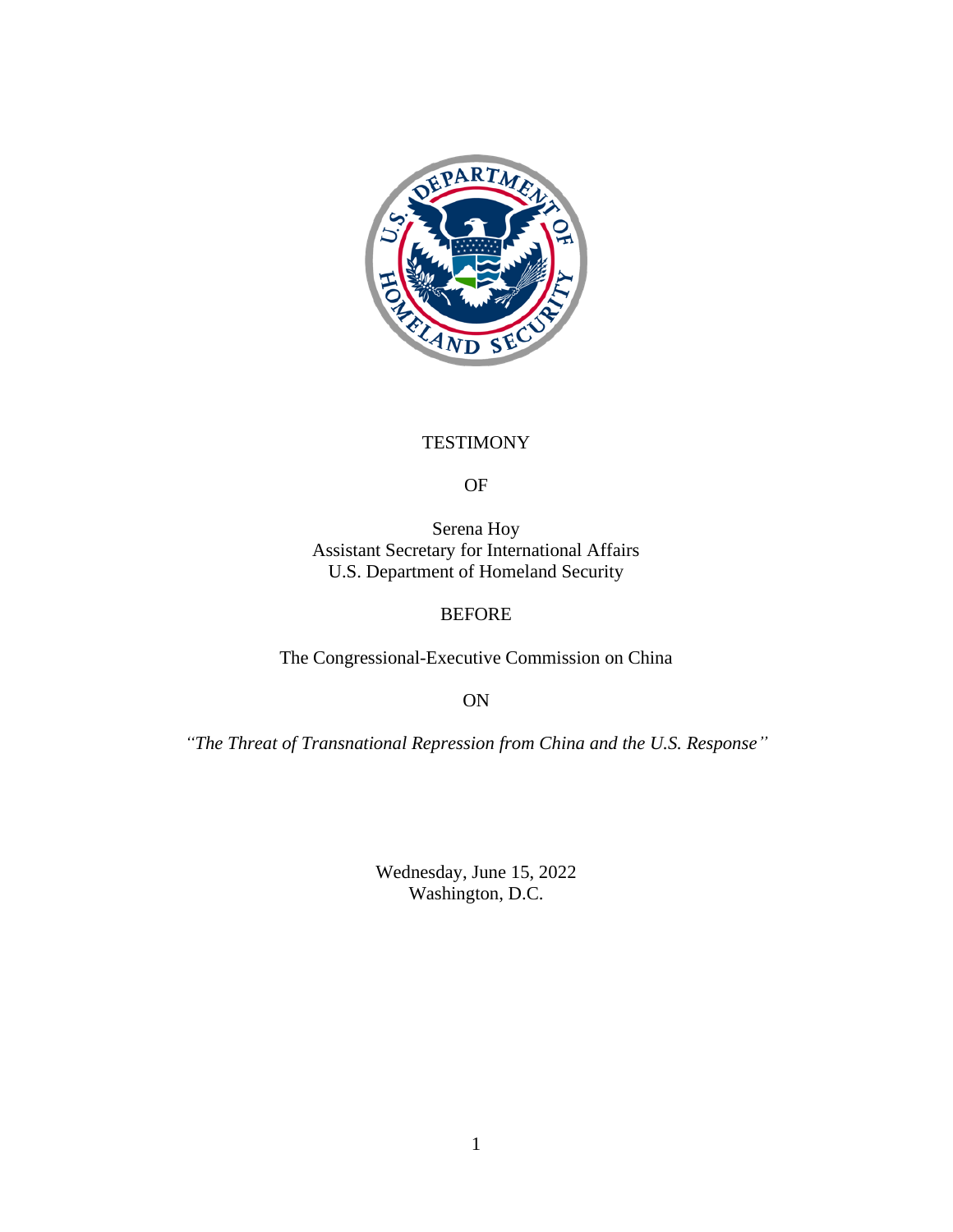## **Introduction**

Chair Merkley, Co-Chair McGovern, and distinguished Members of the Commission:

It is a privilege to appear before you today to discuss the critical work the Department of Homeland Security (DHS) is doing to combat the ongoing campaign of transnational repression (TNR) waged by the People's Republic of China (PRC).

DHS combats diverse and dynamic threats to the homeland, many of which have a transnational nexus. I lead the Office of International Affairs (OIA) within the DHS Office of Strategy, Policy, and Plans, which oversees DHS's activities to advance our strategic and policy objectives and raise security standards globally across the full range of the Department's missions in order to protect our homeland. Collaboration with our international allies and partners is critical to preventing threats to our homeland, including threats emanating from malign state-sponsored activity.

One such malign state-sponsored activity directly tied to transnational repression involves foreign governments that harass and intimidate their own citizens residing in the United States. These governments, to include the PRC, also target U.S. citizens and permanent residents who have family residing overseas. In either case, these actions may violate individual rights and freedoms under U.S. and international law.

As part of the whole-of-government effort, DHS contributes to the federal interagency response in combating many of the threats the PRC poses to our homeland and our interests abroad. Today, I am focused on the threat of transnational repression, and the PRC's efforts to reach across national borders to silence dissent among its citizens abroad as well as non-citizens, including U.S. citizens, they see as a political threat. This practice represents a serious danger to human freedom and security and is an issue of significant human rights and national security concern to DHS.

The Department will not tolerate nation states seeking to surveil, intimidate, or do harm to individuals residing in the United States. By prioritizing efforts to counter transnational repression, we protect the human rights of those residing within our borders and we enhance our national security. DHS brings unique authorities to bear in the whole-of-government effort to combat and prevent the sustained PRC campaign of repression that has harmed countless individuals within our borders and violated our national sovereignty.

While the PRC's activities of concern stretch across many fronts, during today's testimony, I will highlight three priority lines of effort through which the Department has worked to fend off attempts by the PRC to commit repressive acts on U.S. soil. First, I will focus on Operation Fox Hunt, through which the PRC – under the guise of its anti-corruption efforts – seeks to intimidate and ultimately repatriate, voluntarily or forcefully, current and former citizens of the PRC and their families living overseas whom it sees as a political or financial threat. A team from U.S. Immigration and Customs Enforcement (ICE) Homeland Security Investigations (HSI) leads the Department's efforts to combat this repressive campaign and works across the interagency, particularly with our colleagues at the Federal Bureau of Investigation (FBI), to thwart these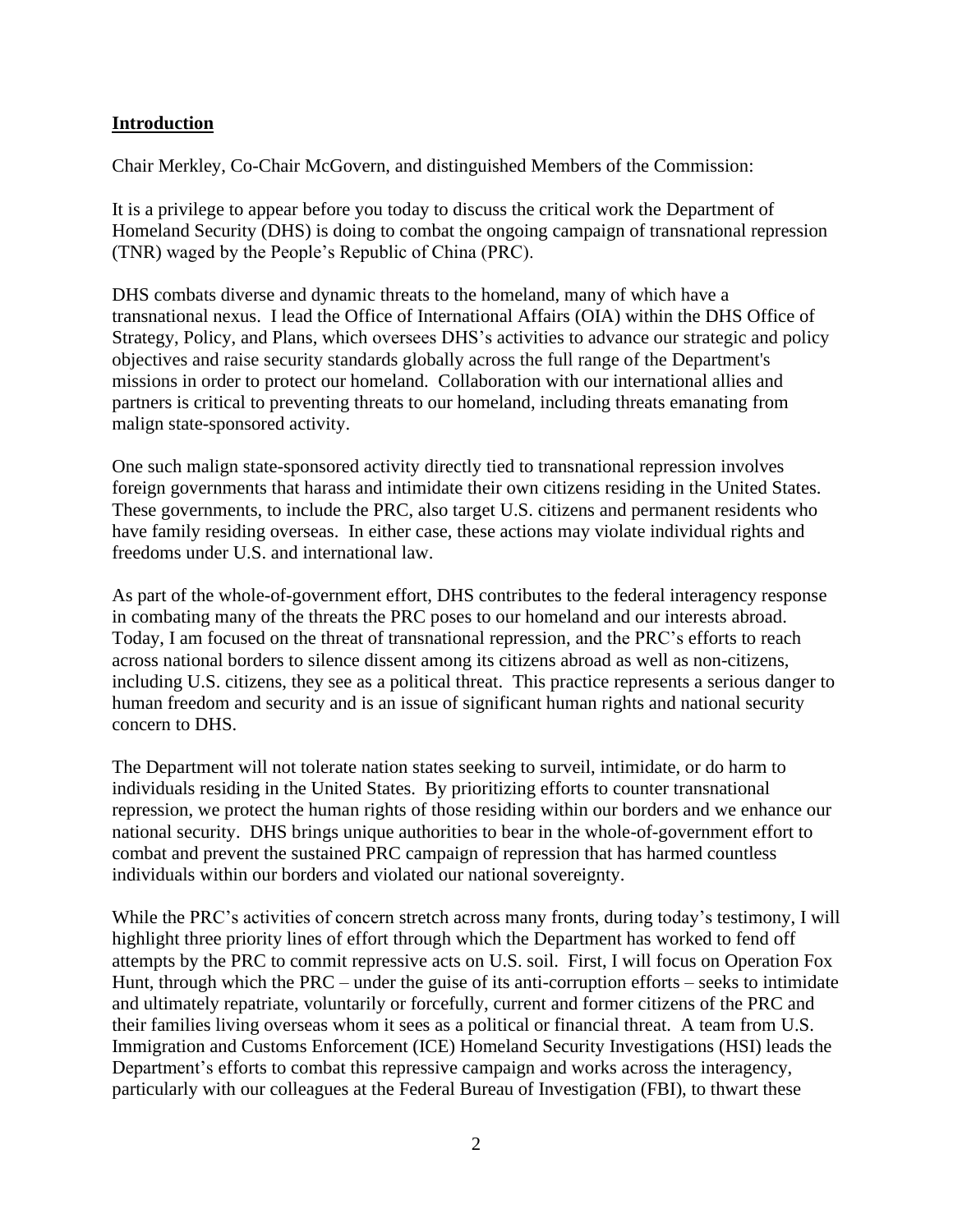extra-legal attempts. Second, I will discuss a particular line of effort I have helped lead to counter abuse of the International Criminal Police Organization (INTERPOL), a topic which is connected to the PRC's wider attempts to set the rules of the road by influencing international bodies through agenda-setting and elections. And finally, I will discuss the important work of the Office for Civil Rights and Civil Liberties (CRCL) to engage and protect Uyghur and other communities affected by transnational repression within the United States.

## **Thwarting Operation Fox Hunt**

The Department has worked for nearly two decades to combat targeted harassment on U.S. soil by the PRC. ICE, through HSI and with interagency partners like the Department of Justice (DOJ) and the FBI, has targeted a PRC government effort known as Operation Fox Hunt, through which Beijing targets and seeks to repatriate and prosecute PRC individuals living in foreign countries whom the PRC alleges are guilty of corruption and should be returned to the PRC to face criminal charges. The PRC has portrayed this as an international anti-corruption campaign, but the effort has in fact been used to target critics and dissidents living around the globe, including within the United States, using extra-judicial channels. In total, through these efforts, the PRC has returned over 9,000 individuals worldwide to China, where they may face imprisonment or other repressive measures.<sup>1</sup>

The PRC often uses illegal tactics to surveil, threaten, and harass its targets, both in person and digitally, including in the United States. Such attempts circumvent established means of law enforcement cooperation, directly violate U.S. sovereignty, and highlight that the PRC often lacks a legal basis for pursuing such targets. There have been a number of cases in recent years that illustrate illegal PRC activity in the United States. As just one example, in October 2020, eight individuals were charged as illegal PRC agents in the United States who conspired to surveil, stalk, harass, and coerce U.S. residents to force those residents to return to the PRC. In this instance, six defendants were also charged with conspiring to commit interstate and international stalking. The defendants were allegedly acting at the direction of PRC government officials as part of Operation Fox Hunt's global, concerted, and extralegal repatriation effort.

The complaint stated that defendants participated in a plan to bring an individual's father to the United States against his will to then leverage the father's surprise arrival in the United States to coerce the son's return to the PRC. Conspirators consulted with one another to determine how the individual's father should lie to U.S. immigration officials regarding the purpose of his visit to the United States. Other actions taken by the defendants included surveilling and harassing the daughter of the individual in question, as well as her friends, on social media.<sup>2</sup>

In support of the FBI and other U.S. government law enforcement and intelligence community efforts to combat Operation Fox Hunt, DHS seeks to provide traditional and non-traditional disruption options to overall investigative strategies pursuant to its broad scope of criminal and administrative immigration and customs-related authorities and capabilities. In support of U.S. based efforts to counter Operation Fox Hunt, HSI primarily works with and through its FBI partners and their Counterintelligence Task Forces.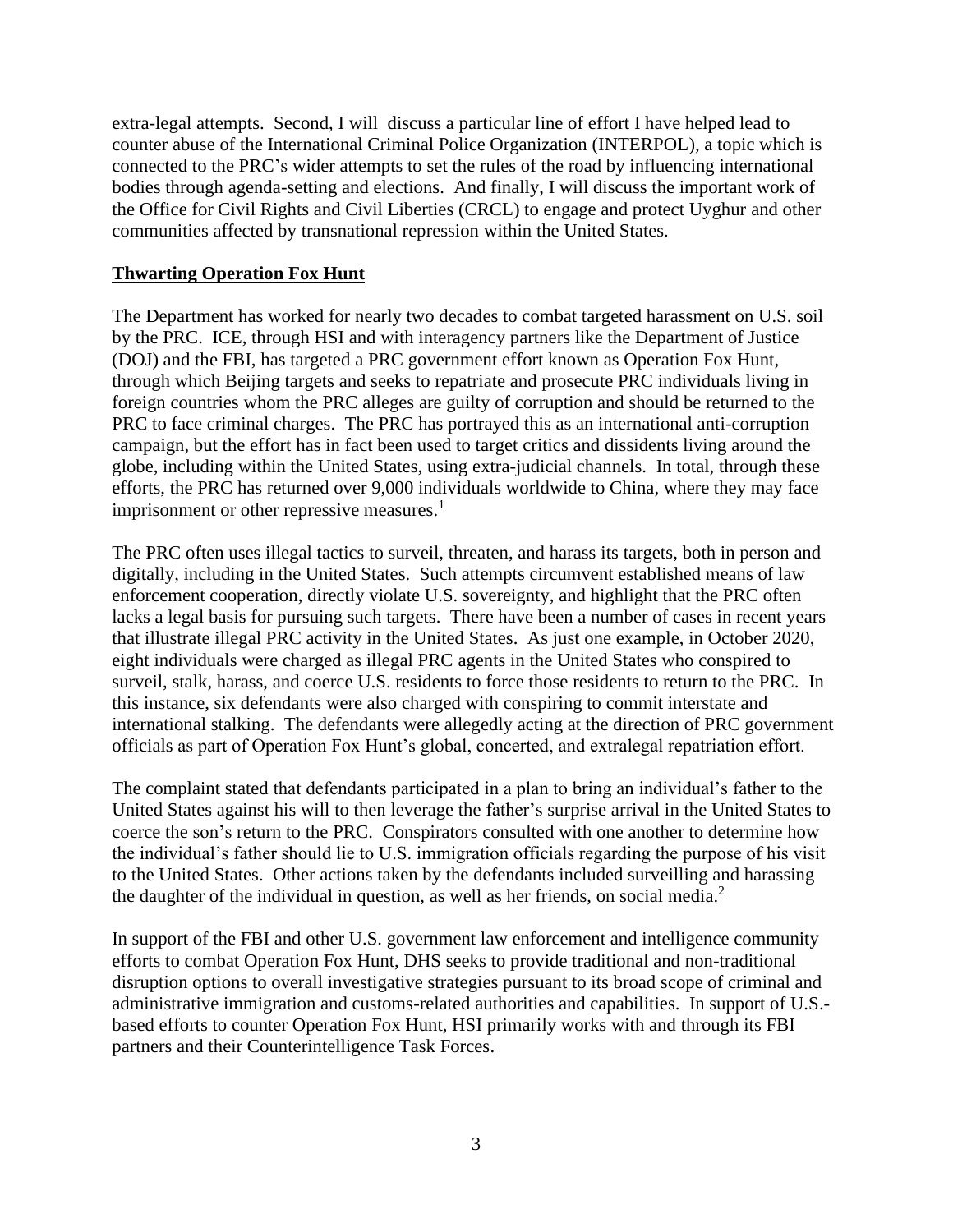To mitigate the threats posed by the PRC's illegal activity outside its borders, DHS will build on recent successes and continue its work to prevent attempts by the PRC to illicitly surveil and harass individuals in the United States.

DHS will continue to conduct due diligence when presented with information by PRC authorities on alleged fugitive case files. As part of routine police-to-police information sharing, HSI receives requests for information from the PRC's Ministry of Public Security (MPS) for fugitives from China whom the Ministry alleges have taken criminal proceeds with them to the United States. Ensuring appropriate due diligence prevents PRC authorities from using HSI-furnished information to engage in transnational repression, that is, using this information to target dissidents and other opponents. These requests are vetted and handled in accordance with DHS and HSI policies regarding information received from foreign law enforcement sources, and if warranted, are investigated for potential violations of U.S. law. Requests for information sent to HSI or ICE field offices from the PRC must be fully vetted at HSI or ICE headquarters to ensure coordination and compliance with agency policy before any information is shared with MPS.

HSI will also continue to work with the interagency to investigate individuals linked to Operation Fox Hunt. While cases and investigations are ongoing and specifics cannot be relayed through open testimony, HSI has helped to identify subjects involved in Operation Fox Hunt and potential targets of the program. For example, HSI has tracked assets used to facilitate Operation Fox Hunt and provided this information to partner agencies, which has ultimately led to the disruption of those operations.

HSI has also sought to raise the awareness of other relevant DHS operational components and across the interagency concerning the PRC's use of U.S. law enforcement agencies to unwittingly assist Operation Fox Hunt. DHS has worked to ensure the tools our components have to counter the PRC's illicit activity are fully utilized. For example, U.S. Customs and Border Protection has used its intelligence-based targeting programs to identify PRC-affiliated operatives traveling for nefarious purposes, and will continue to advance and strengthen these efforts.

The PRC has sought to message the legality and legitimacy of Operation Fox Hunt through measures such as announcing the campaign alongside the dissemination of a list of 100 individuals the PRC said were sought through INTERPOL red notices.<sup>3</sup> Like other countries, the PRC uses INTERPOL notices to imply international endorsement of its pursuit, even though INTERPOL notices are not subject to judicial review and their purpose is not to serve as any such political or other endorsement.

### **Supporting INTERPOL Reforms**

The PRC's repressive activities span far beyond U.S. borders and involve efforts to manipulate the rules and mechanisms of international law enforcement cooperation. The PRC has attempted to influence international bodies such as the United Nations to achieve its aims. The U.S. government wants to be sure it is taking all appropriate measures to ensure the PRC is not in a position to exploit for nefarious purposes the unique tools that INTERPOL provides to bring criminals to justice. Uyghur and other communities in the United States have highlighted the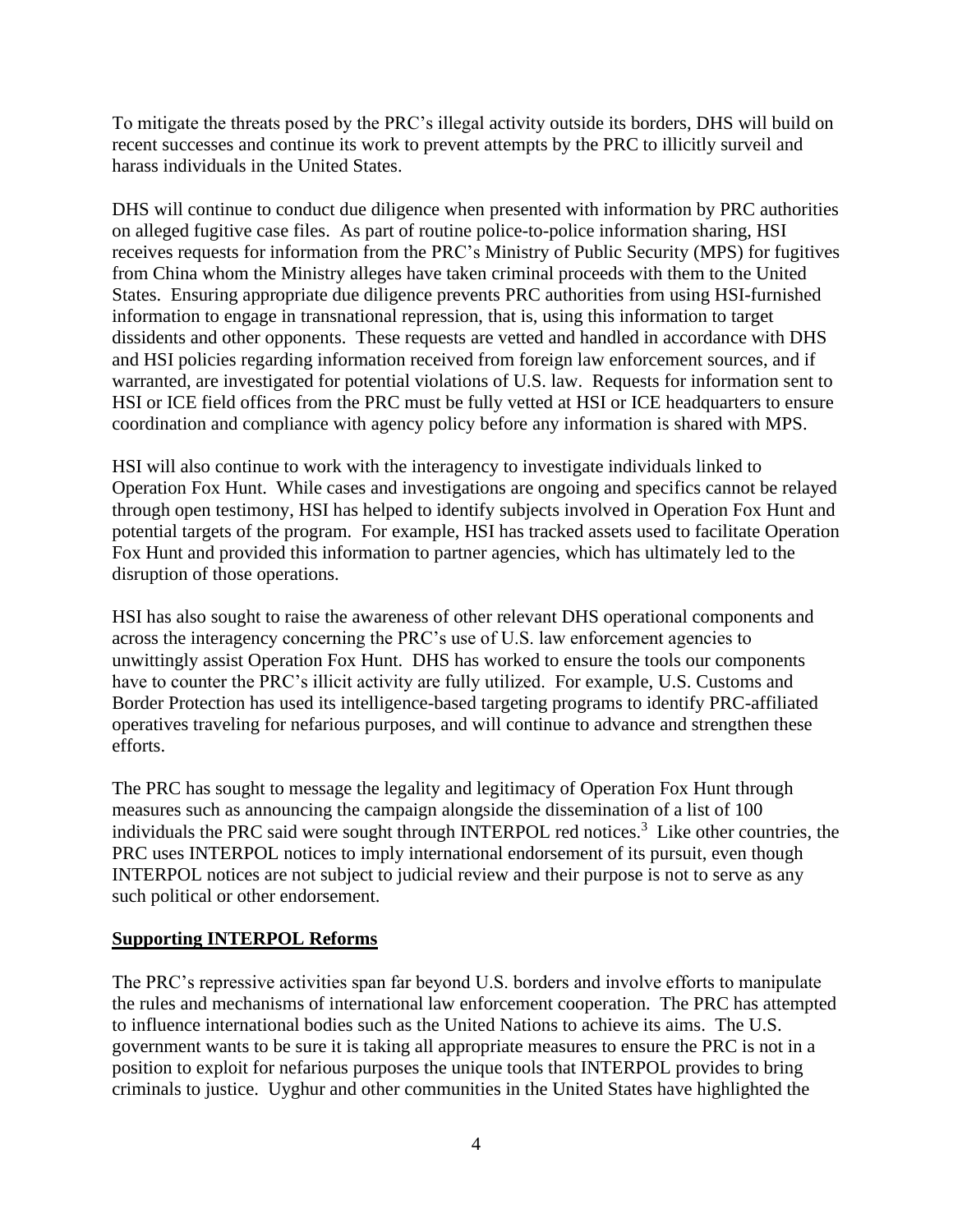detrimental impacts of politically motivated INTERPOL red notices issued at the request of the PRC government, which have resulted in the detention of community members overseas.

Therefore, I want to highlight the measures the U.S. government and the Department are putting in place to support INTERPOL in its efforts to prevent abuse of INTERPOL channels. This line of effort, which is part of the broader U.S. government work to combat transnational repression, is particularly close to my heart given my previous tenure at INTERPOL. At INTERPOL, I helped lead the group tasked with ensuring compliance of notices and diffusions with INTERPOL's Constitution and Rules, including identifying and blocking attempts to abuse INTERPOL channels to target political opponents or for other illegitimate purposes.

INTERPOL's system of notices and diffusions is the most important global policing capability it offers to its member countries. INTERPOL red notices and wanted persons diffusions are requests by INTERPOL member governments, or International Criminal Courts and Tribunals, to member countries' law enforcement agencies to locate and arrest a wanted person for the purpose of extradition or similar legal action. These requests include information allowing for the identification of the wanted person and the crime for which the person is wanted and must comply with [INTERPOL's](https://www.law360.com/whitecollar/articles/1220585/investors-knew-of-mozambique-graft-boustani-jury-hears?nl_pk=57019905-6ac6-4a0d-a03f-9e17c7bdf4ef&utm_source=newsletter&utm_medium=email&utm_campaign=whitecollar) Constitution and Rules for Processing Data, which prohibit their use for political, racial, religious, or military purposes. Individuals who are the subject of a red notice or wanted persons diffusion are at risk of arrest if they travel and may suffer other negative impacts on their lives and livelihoods. Other types of notices and diffusions INTERPOL issues may have less impactful consequences, but may nevertheless be improperly used by requesting countries to harass or persecute individuals for their political or religious views.

DHS and its interagency partners have worked together over the last year to strengthen the actions the U.S. government is able to take in support of the internal reforms INTERPOL has made to target the abuse of its critical tools for politically motivated purposes. Some of the measures the U.S. government has put in place will be described in a report submitted jointly by the Departments of Justice and State in accordance with the Transnational Repression Accountability and Prevention (TRAP) Act of 2021 (Section 6503(c) of the National Defense Authorization Act (NDAA) for Fiscal Year 2022). In general, these actions are intended to strengthen the ways in which the U.S. government is able to comply with INTERPOL's request that member countries provide it with relevant information, which can be kept confidential, that would assist it in identifying notices and diffusions that might be based on political motivations.

In line with this broader U.S. government effort, DHS is working to ensure that our enforcement officers are trained in how to recognize and respond to potentially abusive INTERPOL notices and diffusions and are aware of countries known to engage in transnational repression, including through misuse of INTERPOL channels. Importantly, DHS, consistent with existing practice and legal requirements, does not use INTERPOL notices or diffusions as the sole basis for any law enforcement action, including with respect to decisions to detain individuals.

Finally, DHS is encouraging INTERPOL to increase its use of corrective measures against countries that attempt to abuse INTERPOL channels. This issue has been a particular focus for the Department's leadership, which has expressed to INTERPOL leadership our deep concern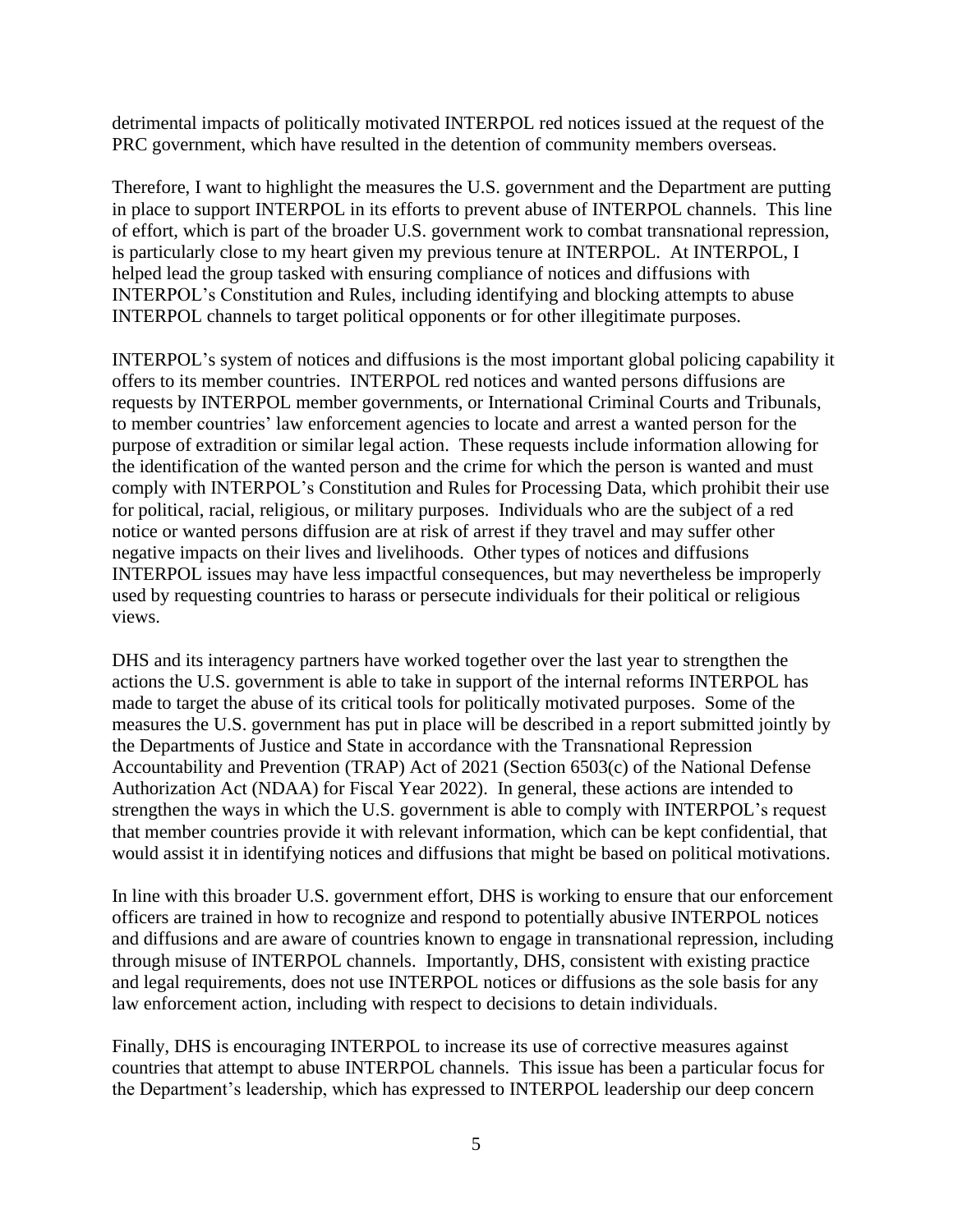over abuse of red notices and diffusions and has urged the organization take all appropriate measures to hold accountable states that try to abuse the system. DHS appreciates INTERPOL leadership's receptiveness to these concerns and willingness to take action on these important matters.

In March, following Russia's invasion of Ukraine, the United States, alongside Australia, Canada, the United Kingdom, and New Zealand, called on INTERPOL to suspend Russian access to its system in accordance with its rules. DHS, along with its interagency partners, will continue working to ensure that INTERPOL mechanisms and processes remain robust and effective and that they uphold democratic principles and the rule of law.

# **Engaging Affected Communities**

While DHS works to directly prevent the PRC from engaging in transnational repression on U.S. soil, we recognize this line of effort represents just one part of our important mission to counter Beijing's global campaign of repression. DHS sees the need to amplify and inform these efforts through continuous engagement with the victims of this campaign, including with the Uyghur diaspora, as well as other targeted communities. Uyghur communities face virtual harassment, threats, and attacks, including on social media platforms in the United States and around the world. For example, college education has been interrupted for some in the Uyghur community living in the United States, as financial support from family members living in China has been cut off by the PRC government. Some individuals are the subject of disinformation campaigns fabricated by the PRC government. Others are experiencing cyberattacks on diaspora organizations and Uyghur diaspora-owned email accounts. The PRC has compelled individuals to harass Uyghurs, Tibetans, Hong Kongers, and other individuals deemed unfavorable to the PRC on university campuses or during protests and other activism-related events.

Most significantly, PRC-resident family members of the diaspora, including but not limited to Uyghurs, Tibetans, and Hong Kongers living in the United States, often face retaliation, including detention and exit bans, and in the case of Uyghurs, detention in the Xinjiang Uyghur Autonomous Region (Xinjiang) internment camps. Some diaspora community members are themselves survivors of these camps.

CRCL has connected Uyghur diaspora community leaders and members with relevant DHS offices and operational components, such as the Cybersecurity and Infrastructure Security Agency (CISA) and U.S. Citizenship and Immigration Services (USCIS), to follow up on specific concerns. In response to Uyghur community leaders' questions regarding prevention of online harassment and threats to individuals and community organizations, CISA shared information on its freely available resources, namely, free cybersecurity tools for use at the individual and organizational level. CRCL has also shared with Uyghur diaspora community leaders' information on opportunities for engagement with USCIS, in particular with respect to asylum cases and processes.

CRCL hosted a virtual interagency engagement in March 2022 with the Uyghur diaspora community in the United States to share information on federal resources to address threats of transnational repression. The roundtable included presentations from the White House, as well